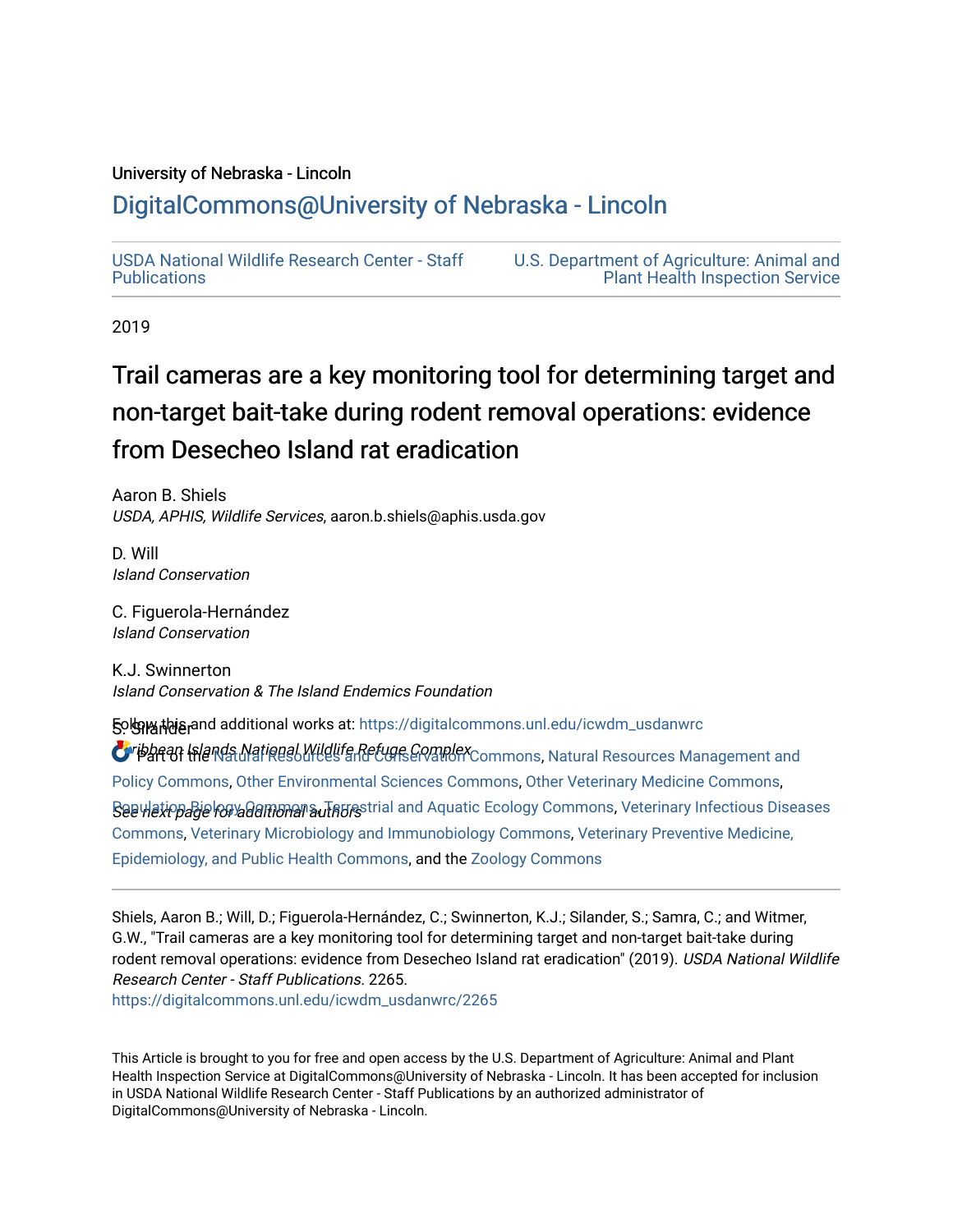# Authors

Aaron B. Shiels, D. Will, C. Figuerola-Hernández, K.J. Swinnerton, S. Silander, C. Samra, and G.W. Witmer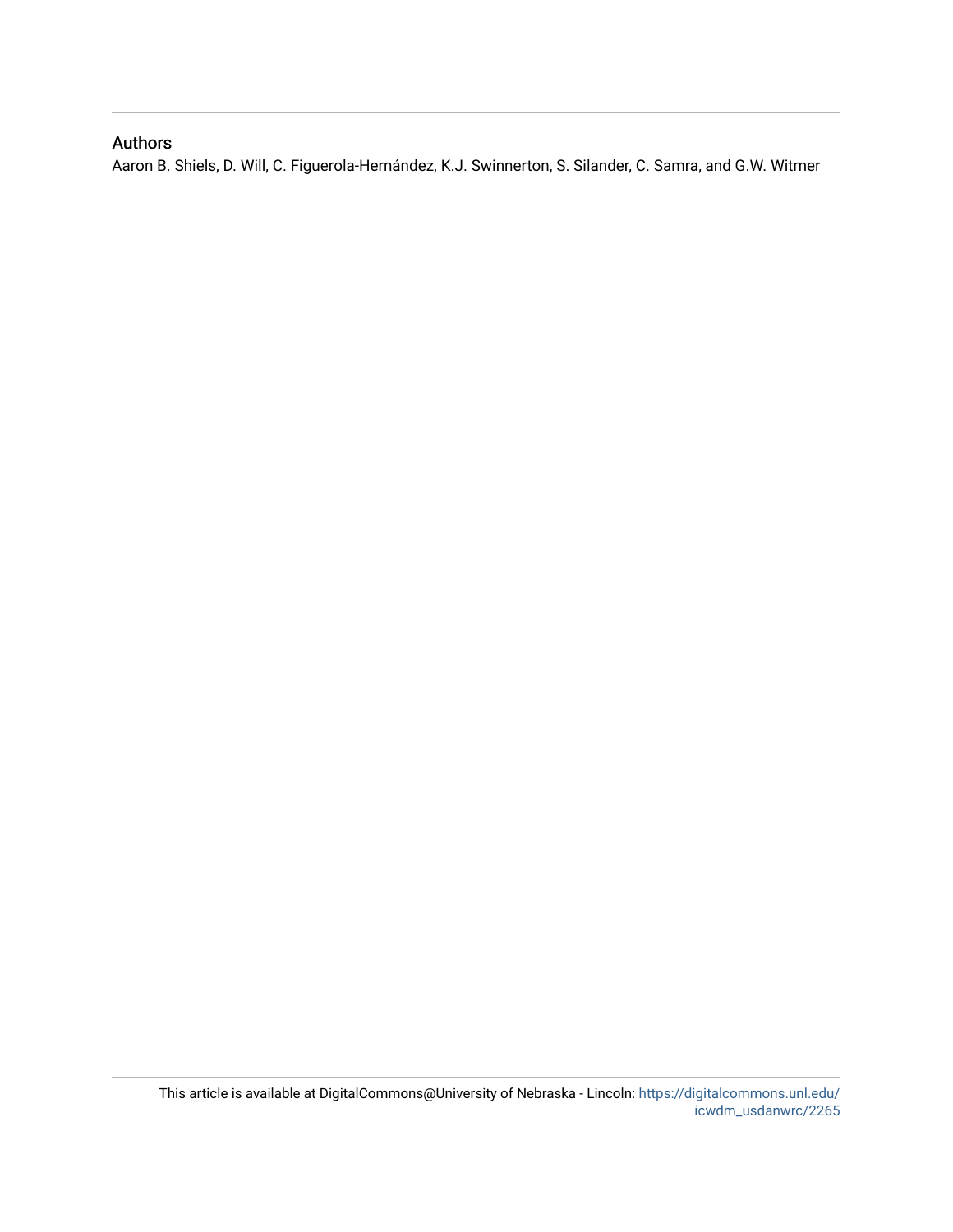# **Trail cameras are a key monitoring tool for determining target and non-target bait-take during rodent removal operations: evidence from Desecheo Island rat eradication**

*A.B. Shiels<sup>1</sup>, D. Will<sup>2</sup>, C. Figuerola-Hernández<sup>2</sup>, K.J. Swinnerton<sup>2,3</sup>, S. Silander<sup>4</sup>, C. Samra<sup>1</sup> and G.W. Witmer<sup>1</sup>* 

*1 USDA, APHIS, WS, National Wildlife Research Center, Fort Collins, CO 80521, USA.* 

*<aaron.b.shiels@aphis.usda.gov>. 2 Island Conservation, 2100 Delaware Ave, Suite 1, Santa Cruz, CA 95060, USA. 3 The Island Endemics Foundation, P.O. Box 1908, Boquerón, PR 00622, USA. 4 U.S. Fish and Wildlife Service, Caribbean Islands National Wildlife Refuge Complex, Cabo Rojo, PR 00622, USA.*

**Abstract** Efforts to remove invasive rodents (e.g. *Rattus* spp. and *Mus musculus*) from islands often use toxicant-laced baits containing the anticoagulants brodifacoum or diphacinone. Rodenticide baits are generally delivered through aerialor hand-broadcast, or in bait stations. These baits are not rodent-specific and are subject to non-target consumption or secondary exposure (e.g. an individual preying upon another individual that has consumed bait). During rodenticide applications, it is generally unknown which animals are visiting and consuming bait; and to quantify this, we recommend using trail cameras (e.g. Reconyx™ motion-activated infra-red) positioned to monitor individual bait pellets. To demonstrate the importance and effectiveness of using trail cameras during such operations, we report results of target (*Rattus rattus*, black rat) and non-target (native land crab, lizard, insect) bait-interactions after an aerial-broadcast of Brodifacoum-25D Conservation to eradicate rats from Desecheo Island, Puerto Rico. During the first five days following bait application, trail cameras ( $n = 15$ ) revealed that there were 40 incidences of animals contacting bait pellets: 50% rat, 32% hermit crab, 13% *Ameiva* lizard, and 5% insect. Trail cameras provide temporal and spatial information regarding the effectiveness of rodent removal, and the last rat pictured by trail cameras on Desecheo was six days after bait application began. Trail cameras revealed 30 incidences of animals contacting bait pellets 6–20 days after bait application began: 47% hermit crab, 37% *Ameiva* lizard, 13% insect, and 3% black crab. Despite viewing ~69,000 images from trail cameras, lizards were never pictured consuming bait on Desecheo; therefore, any brodifacoum exposure to Desecheo lizards likely occurred via secondary pathways (e.g. consumption of contaminated insects). Scaling up, we estimate that > 75% of the total bait distributed on Desecheo was not consumed by rats. Trail cameras help inform the hazards of rodenticide use and can be easily incorporated into rodent removal operations.

**Keywords:** aerial rodenticide broadcast, best practice methods, brodifacoum anticoagulant, land crabs, motion-sensing cameras, *Rattus rattus*, risk assessment, tropical dry forest

# **INTRODUCTION**

Invasive species, particularly rodents, are among the greatest threats to native biodiversity on islands. The breadth of flora and fauna that have been extirpated, or are currently threatened, by invasive rats (*Rattus* spp.) and house mice (*Mus musculus*) is extensive (*see* Towns, et al., 2006; St Clair, 2011; Shiels, et al., 2014). The most common method to suppress invasive rodent populations, or eradicate them from islands, is by using toxicantlaced baits such as those containing the anticoagulants brodifacoum, bromadiolone, or diphacinone (Howald, et al., 2007; Duron, et al., 2017). These rodenticide baits are not rodent-specific and are subject to non-target exposure through their direct consumption of the bait (i.e. primary exposure) or by an individual preying upon another individual that has consumed bait directly (i.e. secondary exposure). Until there is a rodent-specific toxicant developed that can be effectively delivered to target rodent species, non-target species that co-habit treatment areas where rodenticides are used may be at risk to exposure and possibly death. Therefore, there is a level of risk involved when using anticoagulant rodenticides that is relevant to livestock managers and pet owners in domestic settings, and to conservationists attempting to protect native species from the negative effects of rodents in natural areas (Hoare & Hare,  $2006$ ).

Existing methods for rodenticide risk assessments suggest implementation of non-toxic bait-uptake trials with biomarker-laced bait, and rodenticide residue analysis of native fauna, both of which can be expensive and may require harvesting individuals including those that are threatened or rare (Pott, et al, 2015). Bait uptake trials with biomarkers are important to determine the level of nontarget exposure to bait, and subsequently help determine

the bait application rates needed at the site. However, such trials are not always used for island-wide rodent eradication attempts (Pott, et al, 2015) and rarely used for rodent suppression projects (Duron, et al., 2017), perhaps in part because such trials are not a requirement for use of the rodenticide product, and they necessitate considerable effort associated with the capture and sampling of the target and non-target animal community. Although expensive and requiring the harvest of native animals, rodenticide residue studies revealed that residues of the used toxicant establish throughout most of the biological food web and often result in some non-target animal mortalities (e.g. Pitt, et al., 2015). The general acceptance of risk associated with rodenticide use is based on the premise that benefits to native wildlife outweigh the costs (i.e. native wildlife populations increase despite losing a few native individuals from toxicant exposure). A recent example in Alaska reviewed by Croll, et al. (2016) demonstrates that the short-term loss of some individuals of native birds following a rat eradication using brodifacoum has been overwhelmed by large increases in types and abundances of native seabirds over the long term.

The use of trail cameras (i.e. motion-triggered infrared cameras) is an underutilised method to assess risk to non-target animals associated with rodenticide use. Trail cameras are a means of continuously monitoring rodenticide bait for animal interactions without having to be physically present for such observations. Human observations of animals visiting the bait during rodenticide applications are rare, due to the inability to watch more than a few bait pellets at once and the great likelihood of missing certain animals because of their unique behaviours during foraging (e.g. being secretive, nocturnal, or confined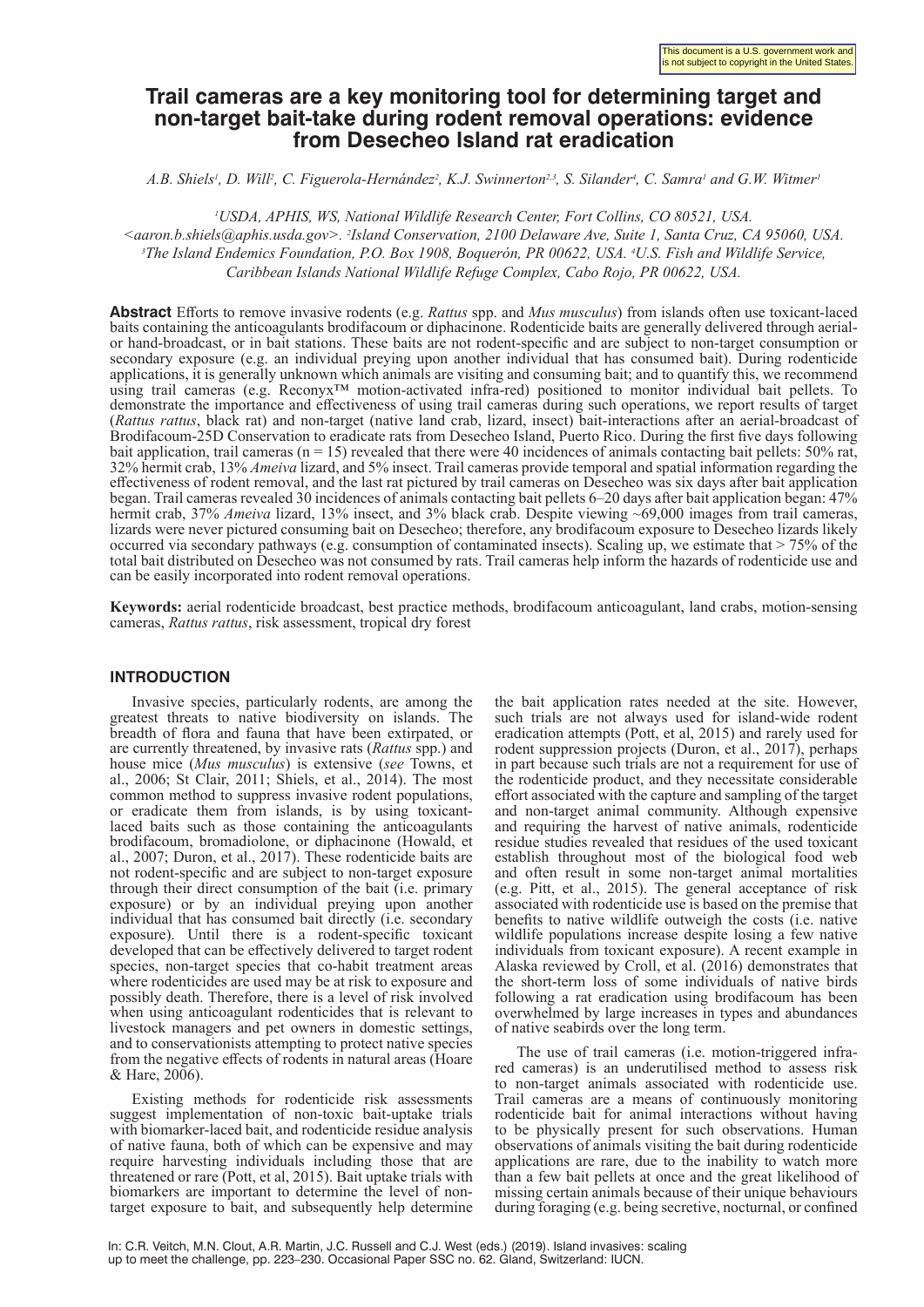to particular habitats). Trail cameras can be placed across a variety of habitats, installed to monitor bait for long periods (days to months), and reliably record diurnal and nocturnal visitation while not substantially altering behaviours (some animals can hear or see cameras/functions; Meek, et al., 2014) or harming resident animals (Swan, et al., 2004). When monitoring bait exposure to wildlife, trail cameras may be less expensive than other methods that require capturing or harvesting animals, and do not require animal use permits or animal sampling. Furthermore, the nearly real-time evidence of bait consumption by target and non-target species documented by trail cameras provides the operational staff confidence that the target rodents are consuming the bait, and allows for adjustments to any subsequent rodenticide bait applications or non-target mitigation strategies, if needed.

We propose that trail cameras provide critical information regarding target bait acceptance, effectiveness, and primary non-target bait exposure during rodent removal campaigns, and therefore future rodent removal campaigns should consider employing this tool. To demonstrate how trail cameras can be used effectively to meet such goals, we report the results of a field study associated with a rat eradication project on Desecheo Island, Puerto Rico, where bait take by target (*R. rattus*) and non-target animals (native crab, lizard, insect) were assessed after the aerialbroadcast of Brodifacoum-25D Conservation bait (3 g pellets, 0.0025% brodifacoum). We used trail cameras to assess the proportion of bait that rats and non-target species interacted with, including how much they removed or consumed, during each of the bait applications. We were also interested in documenting the spatial and temporal changes in bait interactions, including when rats were no longer observed visiting baits. We expected rats to be early primary consumers of the bait, and their observation would quickly decline one to two weeks after the first bait application. Because of the high densities of hermit crabs (*Coenobita clypeatus*) on many parts of the island, we expected that their role in bait consumption and removal would be formidable and consistent between applications; yet, we expected much less bait removal and consumption from other non-targets, such as the three endemic lizard species that have mostly insectivorous life-histories, and the few forest birds and seabirds on the island.

## **METHODS**

#### **Study site and animals**

Desecheo (18°23′14″N, 67°28′19″W) is a small (1.2 km2 or 117 ha) island approximately 21 km from the western shore of the main island of Puerto Rico. The terrain is rugged with karst limestone as parent material, and the peak elevation is 218 m. Vegetation is *Bursera simaruba*-dominated forest, shrubland, and grassland. Annual rainfall averages 1020 mm (Seiders, et al., 1972). The island is a U.S. Fish and Wildlife Service (USFWS) National Wildlife Refuge. *Rattus rattus* is abundant on Desecheo, and was first reported in 1912 (Wetmore, 1918). The negative impacts of *R. rattus* to natural areas and native species on tropical islands are well known (Towns, et al., 2006; St Clair, 2011; Shiels & Drake, 2011; Pender, et al., 2013; Shiels, et al., 2013; Shiels, et al., 2014); rats on Desecheo have been observed eating juvenile lizards and suspected of consuming other native species (Draft EA, 2015). Desecheo has three endemic lizards (anole: *Anolis desechensis*, gecko: *Sphaerodactylus levinsi*, ameiva ground lizard: *Ameiva desechensis*) that may be vulnerable to rats. Although non-native goats (*Capra hircus*) and non-native rhesus monkeys (*Macaca mulatta*) were once common to the island, they have been functionally eradicated (Hanson, et al., 2019). Prior to military actions and rhesus monkeys being introduced to the island,

Desecheo had one of the largest nesting colonies of brown boobies (*Sula leucogaster*) in Puerto Rico.

#### **Bait application**

In March/April 2016 (the dry season), USFWS and Island Conservation (IC) conducted the bait application operation on Desecheo using Brodifacoum-25D Conservation (25 ppm brodifacoum in  $\sim$ 3 g pellets), under a supplemental label specific to the 2016 eradication effort (Will, et al., 2019). Bait was applied aerially at 30–45 kg/ ha (depending upon habitat; see Fig. 1) for each of two applications (18 March and 9 April) in 2016. The 2016 rat eradication attempt used application rates two to three times greater of Brodifacoum 25-D Conservation than those used in the unsuccessful 2012 eradication attempt.

#### **Experimental design**

There were 11 sites on Desecheo established for monitoring (Table 1; Fig. 1). These sites were chosen to occupy the different habitats and bait application regions  $(e.g.$  deflector, coastal overlap, valleys,  $\tilde{cliff}$ ; Fig. 1) in areas accessible (often near established trails) on the western half of the island; the steeply sloped terrain and cliffs were avoided for safety and logistical concerns. In total, we established four sites in the 'interior' on ridges or slopes, two sites in 'valley floor/bottoms', one 'cliff' site, two sites in the 'deflector' zone, which was immediately inland of the water's edge and high tide line, and two sites in the 'coastal overlap', which was the most inland portion of the deflector zone and the adjacent inland zone (i.e. interior or valley floor/bottom). To consistently describe the habitat at each site, slope and vegetation were described by a single person (A. Shiels) measuring three variables at each of the 11 sites (Table 1).

At each of the 11 sites, we established a single 150 m transect that had flags marking each 10 m along the transect. Transects were established with meter tapes in a straight line that roughly paralleled walking trails. Once within at least 150 m of a targeted habitat (i.e. interior, valley floor/



**Fig. 1** Map of Desecheo Island, Puerto Rico, outlining the different treatment zones for bait application. The entire island received two applications of Brodifacoum 25D: Conservation rodenticide bait in 2016 (18 March and 9 April). Bait application rates were 30 kg/ha for both applications for all parts of the island except the coastal overlap  $(#3, #4)$ , cliff faces  $(#11)$ , and valley floors  $(#5,$ #6), which each received a total of 45 kg/ha during both applications. For orientation, there are three main valleys on the island, where (left to right, or west to east) West Valley (containing #6) is the smallest and most western (also where camp was set up at the base), Long Valley is the middle valley (containing #5), and East Valley is the eastern valley. See Table 1 for details of each site.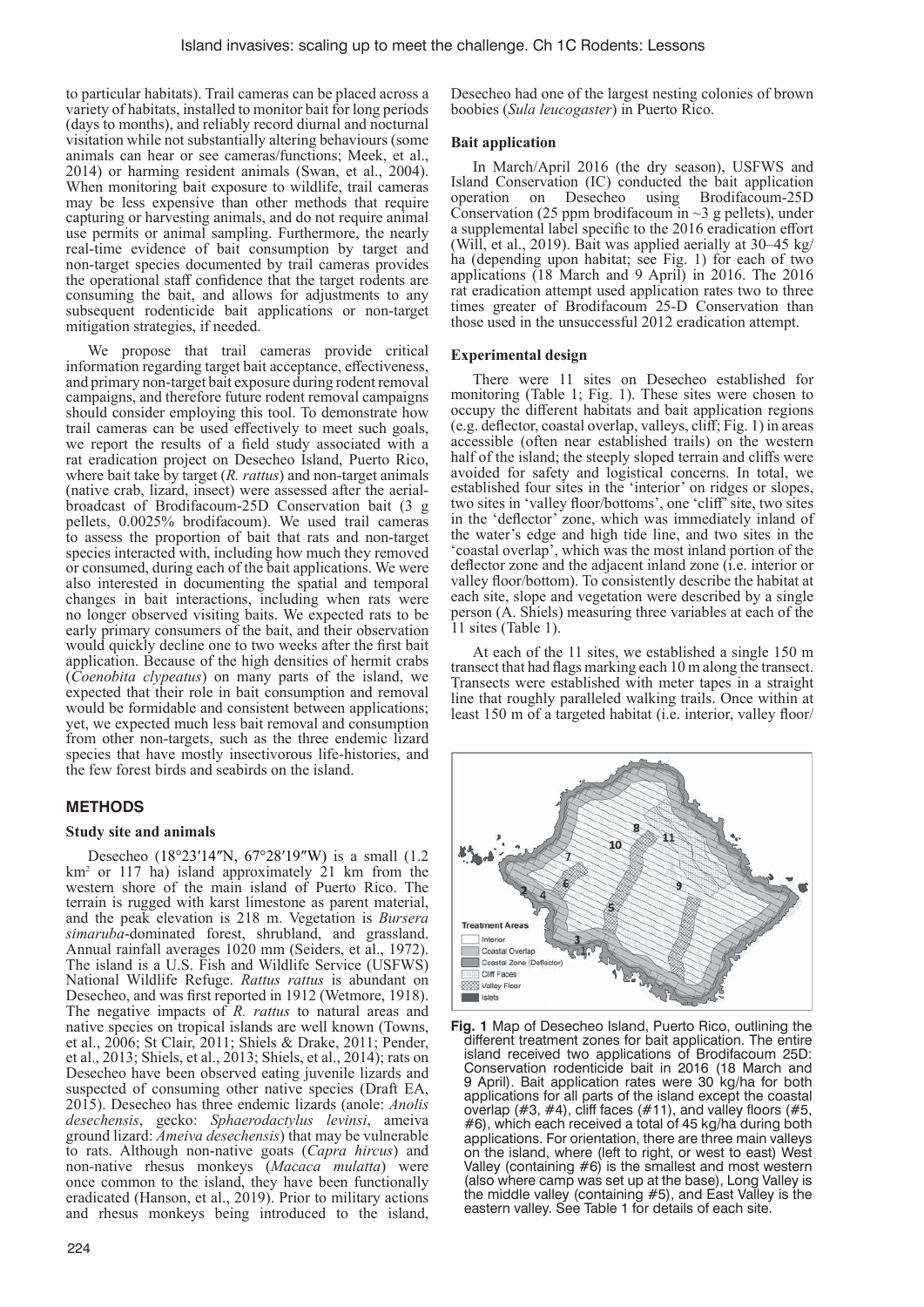**Table 1** Bait application rates (mean +/- SE bait pellets per m<sup>2</sup>) and ground cover vegetation (0–1 m height) measured on the ground in 1 m<sup>2</sup> plots (n = 15 for each site) along 150 m transects on Desecheo Island, Puerto Rico. Target application rates were either 30 kg/ha (equivalent to 1 bait pellet per m2 ), or 45 kg/ha (equivalent to 1.5 bait pellets per  $m^2$ , and listed in bold), as each pellet weighed 3.06  $\pm$  0.09 g (n = 49).

| <b>Site</b><br>No (see<br>Fig. 1) | <b>Site</b>                                                                 | <b>Habitat</b><br>description                        | Average &<br>(Maximum)<br>Canopy<br>Height(m) | Slope $(\% )$  | <b>Application 1</b><br>$(P{\text{ellets}}/m^2)$<br>(March 18,<br>2016) | <b>Application 2</b><br>$(P{\text{ellets}}/m^2)$<br>(April 9, 2016) |
|-----------------------------------|-----------------------------------------------------------------------------|------------------------------------------------------|-----------------------------------------------|----------------|-------------------------------------------------------------------------|---------------------------------------------------------------------|
| $\mathbf{1}$                      | Deflector $#1$ (coastline<br>of Long Valley [L.V.])                         | Coastal; rocky<br>with herb/grass                    | $0.2 \pm 0.1$<br>$(2.5 \pm 0.4)$              | $2.4 \pm 0.8$  | $1.6 \pm 0.4$                                                           | $1.6 \pm 0.3$                                                       |
| $\overline{2}$                    | Deflector #2 (coastline<br>of West Valley [W.V.])                           | Coastal: sand<br>with little to no<br>vegetation     | $0.1 \pm 0.0$<br>$(0.7 \pm 0.3)$              | $4.4 \pm 2.2$  | $0.6 \pm 0.2$                                                           | $1.6 \pm 0.4$                                                       |
| 3                                 | Coastal Overlap #1<br>$(50-80 \text{ m}$ inland of high<br>tide line, L.V.) | Mixed shrubland<br>with herbs, grass,<br>small trees | $1.3 \pm 0.2$<br>$(4.0 \pm 0.1)$              | $7.3 \pm 1.5$  | $0.9 \pm 0.2$                                                           | $1.2 \pm 0.3$                                                       |
| $\overline{4}$                    | Coastal Overlap #2<br>$(50-80 \text{ m}$ inland of high<br>tide line, W.V.) | Thick grassland<br>and scattered<br>shrubs           | $0.7 \pm 0.1$<br>$(3.0 \pm 0.2)$              | $4.4 \pm 1.5$  | $1.8 \pm 0.2$                                                           | $0.7 \pm 0.3$                                                       |
| 5                                 | Valley Bottom $#1$ (L.V.)                                                   | Forest                                               | $3.3 \pm 0.1$<br>$(7.0 \pm 1.1)$              | $15.4 \pm 1.9$ | $0.8 \pm 0.2$                                                           | $2.1 \pm 0.4$                                                       |
| 6                                 | Valley Bottom #2<br>(W.V.)                                                  | Forest                                               | $3.5 \pm 0.2$<br>$(9.3 \pm 0.7)$              | $18.4 \pm 2.4$ | $1.4 \pm 0.3$                                                           | $2.1 \pm 0.4$                                                       |
| 7                                 | $Ridge/Slope #1$ (West<br>Ridge of W.V.)                                    | Forest edge and<br>open shrubland                    | $2.6 \pm 0.3$<br>$(6.9 \pm 0.7)$              | $10.4 \pm 2.4$ | $1.2 \pm 0.3$                                                           | $1.7 \pm 0.3$                                                       |
| 8                                 | Ridge/Slope #2 (Head-<br>slope of $L.V.$ )                                  | Forest                                               | $3.1 \pm 0.3$<br>$(7.8 \pm 0.7)$              | $8.0 \pm 3.2$  | $1.2 \pm 0.3$                                                           | $1.3 \pm 0.3$                                                       |
| 9                                 | Ridge/Slope #3 (Ridge<br>and slope of island<br>peak)                       | Forest edge and<br>open shrubland                    | $2.3 \pm 0.2$<br>$(5.4 \pm 0.5)$              | $28.1 \pm 3.3$ | $1.1 \pm 0.2$                                                           | $0.9 \pm 0.2$                                                       |
| 10                                | Ridge/Slope #4 (Slope<br>of L.V. northwest wall)                            | Forest                                               | $4.2 \pm 0.2$<br>$(10.4 \pm 0.9)$             | $19.6 \pm 6.0$ | $0.5 \pm 0.2$                                                           | $0.9 \pm 0.3$                                                       |
| 11                                | Cliff (northeast cliff and<br>windward slope)                               | Windswept<br>shrubland with<br>herbs and grass       | $0.8 \pm 0.1$<br>$(2.9 \pm 0.2)$              | $14.3 \pm 4.8$ | $0.7 \pm 0.2$                                                           | $1.7 \pm 0.2$                                                       |

bottoms, cliff, deflector, coastal overlap), the start of a transect was randomly established by blindly throwing an object over one's shoulder while standing on the walking trail and then beginning the transect from where the object landed. The 10 m interval flagging marked the location of the 1 m<sup>2</sup> plots for which we monitored bait pellets (15 1 m<sup>2</sup> plots per transect; 165 total plots for each application at all 11 sites).

 A total of 15 trail cameras (12 Reconyx HyperFire models HC500 and HC600, and three Browning Model No: BTC-6HD) were placed to monitor bait pellets to help identify animals visiting and consuming the pellets. Each of the 11 sites always had at least one plot with a trail camera monitoring baits, and some sites had up to three cameras positioned at randomly assigned plots. Only one camera was placed per plot, and each camera was secured to the lower 30–70 cm of a tree or rock. Within 15–120 minutes of the helicopter applying bait to the site, two bait pellets were gathered from the surrounding  $2 m<sup>2</sup>$ of a respective plot and the trail camera was aimed at the two bait pellets that were placed side-by-side, 40–90 cm away from the camera. A pin-flag was placed next to the two bait pellets in each plot so their presence could be monitored with subsequent visits. All other bait pellets in a 1 m diameter around the pin flag that marked the two target pellets were removed from the area so as not to confuse the observer monitoring pellets. The cameras were set to be triggered by motion, but also were programmed to take a picture each hour (on the hour), and sometimes more frequently (15 or 30 min) at set intervals to help account for periods where bait disappeared or was visited without an animal triggering the camera (e.g. insects rarely trigger these cameras). Once a Reconyx camera was triggered by motion, it would take 10 consecutive pictures over 20 seconds; Browning cameras would take one picture each time triggered.

Cameras were serviced (batteries and SD cards changed, checked for functioning) as needed, and if both bait pellets were removed from a plot with a motioncamera, the camera would be moved to another plot within the site, where bait pellets were still present. Upon activating the cameras on the day of each bait application, the baits and cameras were checked daily for at least seven consecutive days, which was the duration that field staff was on the island; the bait pellets and cameras were also checked at day 20 after the first application because that day preceded the second (and final) application and field staff had returned to the island.

For our analysis, we scored the number of incidences where an animal was observed contacting the bait (i.e. touching, eating, removing). An incidence ended when the animal left the camera's field of view, or when a series of pictures produced by one triggering event ended. The trail cameras monitored for 27 continuous days, which began the first day of application one and ended seven days after application two. Results were presented in three time-periods: 1) application one until the date rats were last observed contacting bait (i.e. day five), 2) days  $6-20$ post-application one, and 3) the first seven days following application two.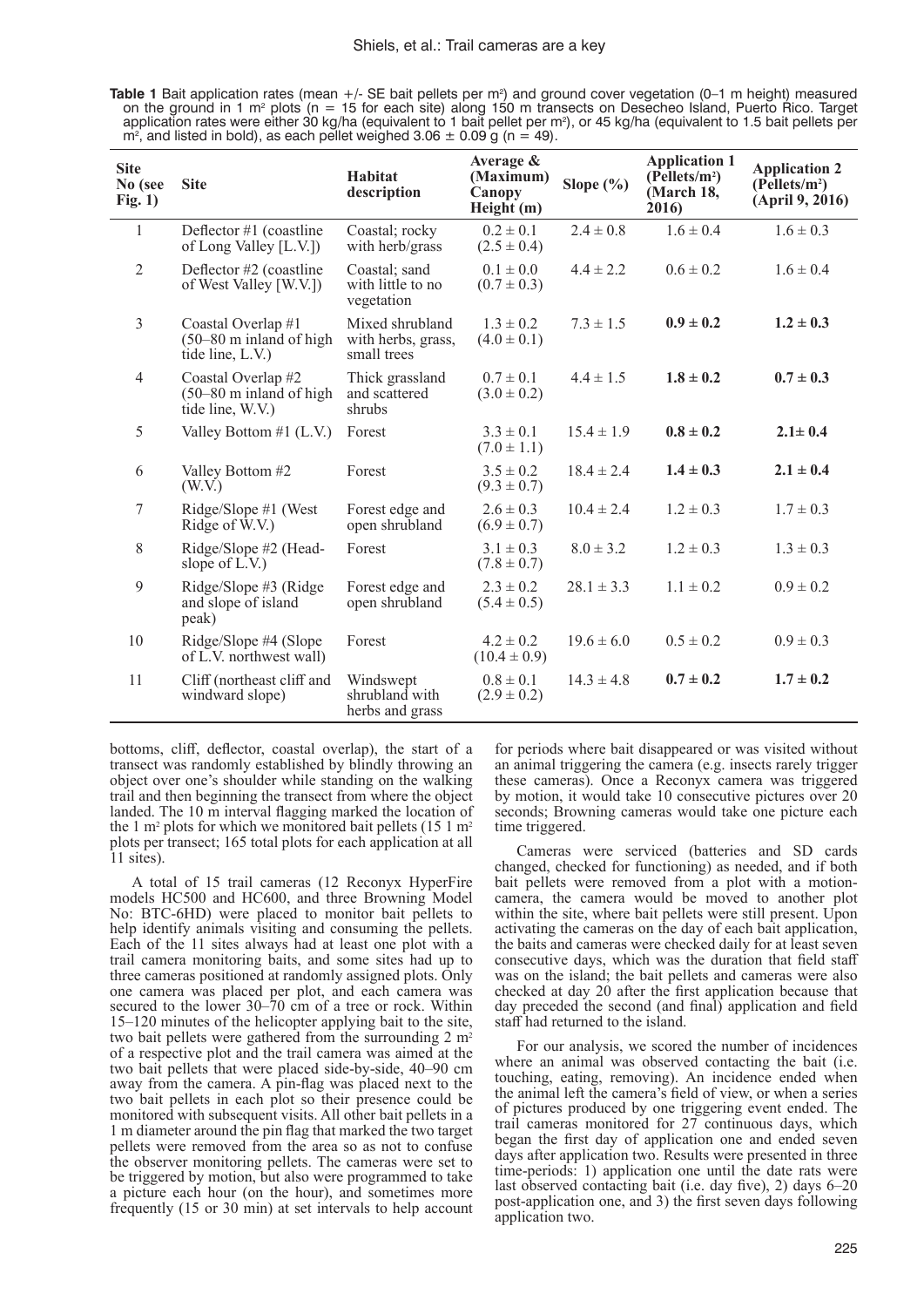## **RESULTS**

From the 15 cameras deployed, ~38,000 pictures were taken between application one and two (i.e. 20 days of continuous monitoring). We reviewed each picture from all 11 sites, and found 2,686 pictures where an animal was present. Most of the pictures that captured animals showed that they were not in contact with the bait, but instead they were passing by the bait (e.g. ameiva in Fig. 2), or perhaps searching or foraging nearby the bait. Seventy pictures from application one showed an animal in contact with a bait pellet. The first five days following application one was the only time period that rats were observed in contact with the bait (18–22 March), and of the 40 pictures involving animals during this period, 20 were of individual



**Fig. 2** An adult ameiva (*Ameiva desechensis*) triggers a trail camera positioned to monitor brodifacoum bait pellets on Desecheo Island, March 2016. Notice the two green bait pellets at the base of a pin-flag at the lower central position of the photo. Ameivas rarely were pictured in contact with the bait and were never documented consuming or removing the bait pellets.



**Fig. 3** Percentage of all trail camera results when an animal was in contact with a bait pellet (e.g. touching, eating, removing) during the first five days (18-22 March) after bait application one, on Desecheo Island, Puerto Rico. There was a total of 40 animals in contact with bait during this period (20 rats, 13 hermit crabs, five ameivas, and two insects), and these pictures were taken on the following five sites (Cliff, Overlap #2, Deflector #1, Ridge #4, and Long Valley #1; see Table 1 for site descriptions).

rats (Fig. 3). Although rats dominated bait contact (Fig. 4) during the first five days following bait application (especially so during the first two days), hermit crabs (Fig. 5) comprised 32% of bait contact events (Fig. 3). Most rats and hermit crabs contacting bait either removed it or consumed it in place. Ameivas, which contacted the bait in 13% of the pictures during the first five days, usually had a part of their body (e.g. leg, tail) contacting the bait, or they occasionally touched it with their snout, or on one occasion licked the bait and moved out of the frame. Thus, other than a single lick of the bait, ameivas were never seen consuming (biting, chewing, swallowing) or removing the bait. Finally, there were two insects (one appeared to be a grasshopper) seen in contact with a bait pellet during the first five days following bait application one (Fig. 3).

The last day when a rat was captured by motioncameras on Desecheo was 23 March, which was the sixth day following application one. On this day, there was one rat pictured at Coastal Overlap #2 (grass/shrubland), and one at Ridge #2 (forest). Neither rat came into contact with the bait, but instead passed within 12 cm and 1 m of the bait pellets. These were the last two rats pictured by trail cameras on Desecheo despite the cameras being active and bait present in their field of view through to 15 April 2016.

There were 30 pictures from days 6–20 (23 March–7 April) following application one that showed an animal



**Fig. 4** A black rat (*Rattus rattus*) triggers a trail camera positioned to monitor brodifacoum bait pellets on Desecheo Island, March 2016. Notice the bait pellet the rat is nearly touching with its nose. Black rats, being the target species, were pictured consuming and removing the bait pellets for the first five days following the first bait application (18 March 2016).



**Fig. 5** A hermit crab (*Coenobita clypeatus*) triggers a trail camera while approaching a bait pellet on Desecheo Island. Hermit crabs were the primary visitors and consumers of bait pellets after the first week following application one.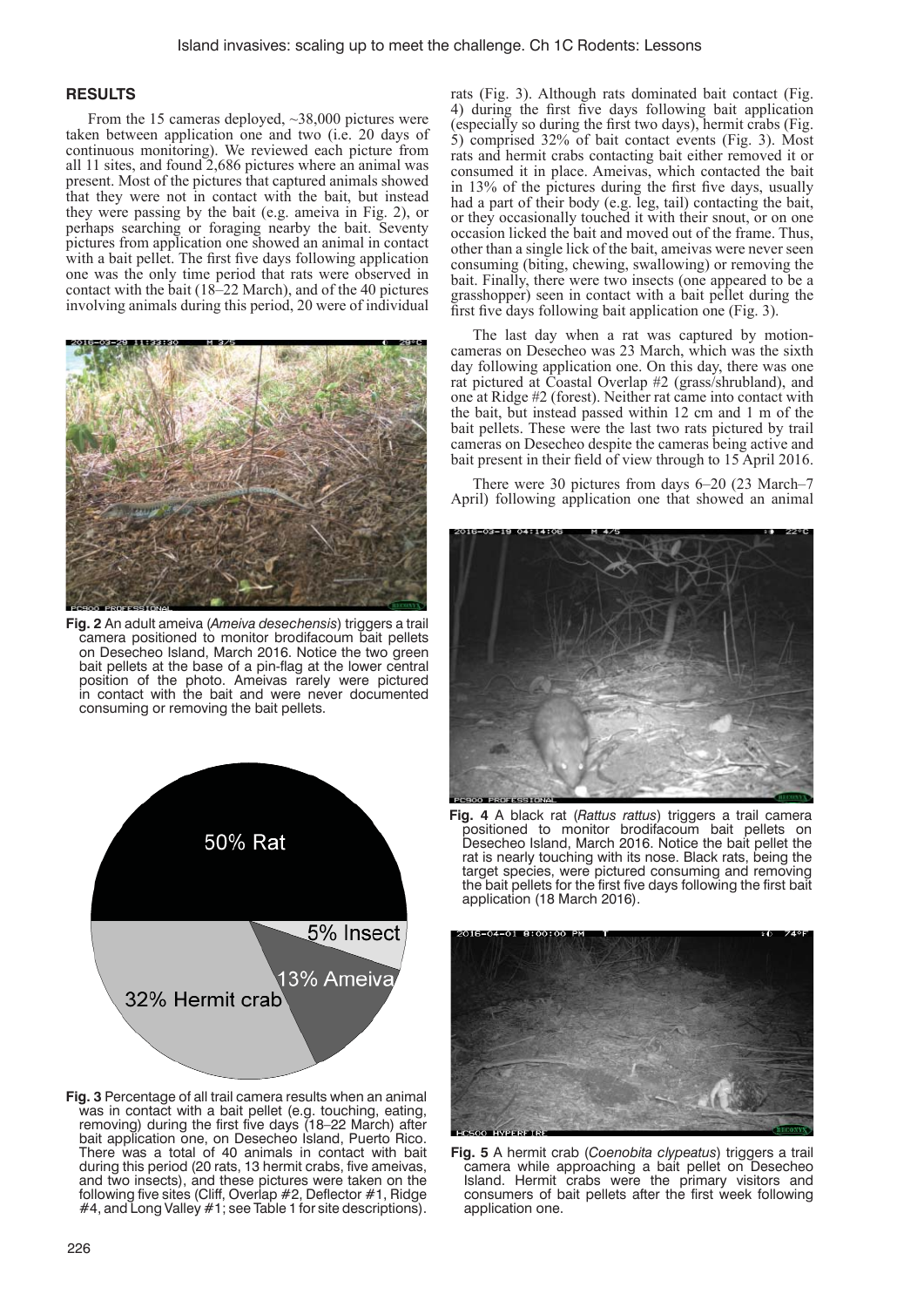in contact with a bait pellet. Because rats were no longer present or otherwise not pictured by the trail cameras, the proportion of animals documented contacting the bait shifted (compare Fig. 3 and Fig. 6), such that hermit crabs comprised nearly half (i.e. 14 of 30) of the pictures, and ameivas were pictured contacting the bait in 37% of the pictures during this period (Fig. 6). Insects, primarily grasshoppers, were contacting the bait in four pictures, and there was one picture of a black land crab (*Gecarcinus ruricola*) consuming a bait pellet during this period (Figs 6 & 7).

Sites tended to differ in the types of animals, and their relative abundances, captured on camera contacting bait pellets. In total, there were only five sites following application one that had pictures of animals contacting bait, even though all 11 sites had one to three cameras monitoring bait pellets and all 11 sites had pictures of some animals in the view. For example, the Cliff site only had pictures of hermit crabs contacting bait, whereas the Deflector  $#1$  site only had pictures of insects (primarily grasshoppers) contacting bait (Fig. 8). Coastal overlap #2



**Fig. 6** Percentage of all trail camera results when an animal was in contact with a bait pellet (e.g. touching, eating, removing) during days 6–20 (23 March-7 April) following bait application one, on Desecheo Island, Puerto Rico. There was a total of 30 animals in contact with bait during this period (14 hermit crabs, 11 ameivas, four insects, and one black land crab), and these pictures were taken on the following five sites (Cliff, Overlap #2, Deflector #1, Ridge #4, and Long Valley #1; *see Table 1 for site descriptions*). Note that there were no rats pictured interacting with bait after five days, and rats were not pictured at all after six days following bait application one.



**Fig. 7** A black land crab (*Gecarcinus ruricola*) triggers a trail camera while consuming a bait pellet on Desecheo Island. Black land crabs were rarely observed, and only active at night, on Desecheo Island.

and Deflector  $#1$  were the only sites that had rats pictured contacting bait, and Long Valley #1 (valley bottom) and Coastal Overlap #2 were the only sites that had ameivas pictured contacting the bait pellets following application one (Fig. 8). It should be noted here that trail cameras were only monitoring, although continuously, a small subset of the total bait applied to Desecheo (i.e. only about 30 baits; 15 cameras monitoring two baits each).

Bait pellets were monitored during the first seven days following bait application two (Day 21–27), which occurred on 9 April 2016. There were approximately 31,000 pictures taken and reviewed during this period, and 176 pictures contained an animal. Similar to our findings after the first application, most of the pictures that captured animals showed that they were not in contact with the bait. There were 16 incidences where animals were in contact with bait pellets during the week following application two. There tended to be few proportional changes in animal-bait interactions that occurred from the 6–20 days of monitoring after bait application one and the first seven days of bait application two (Day  $21-27$ ). Hermit crabs continued to dominate bait interactions, and insect consumption of the bait had risen to the highest proportional levels of all previous measurements (Fig. 9). Ameiva interactions tended to decrease after application two relative to the 6–20 days following application one (Fig. 9). There were five incidences of animals contacting bait pellets during days six and seven: two hermit crabs, two insects, and one ameiva; thus, the first five days of bait interaction would have been similar to the first seven days of bait interaction. Furthermore, the pictures that captured animals interacting with bait occurred at five of the 11 sites (Cliff, Overlap  $#1$ , Ridge  $#1$ , Ridge  $#4$ , and Long Valley #1) during the week following bait application two. As



**Fig. 8** Percentage of all trail camera results, separated by site, depicting when an animal was in contact with a bait pellet (e.g. touching, eating, removing) during the initial five days (18–22 March), and days 6-20 (23 March-7 April), following bait application one, on Desecheo Island, Puerto Rico. There was a total of 70 animals in contact with bait during this period (i.e. 40 during the initial five days, 30 from 6-20 days), and these pictures were taken at the following five sites (Cliff, Overlap #2, Defl ector #1, Ridge #4, and Long Valley #1; *see Table 1 for site descriptions*). Note that there were no rats pictured interacting with bait after five days, and rats were not pictured at all after six days following bait application one.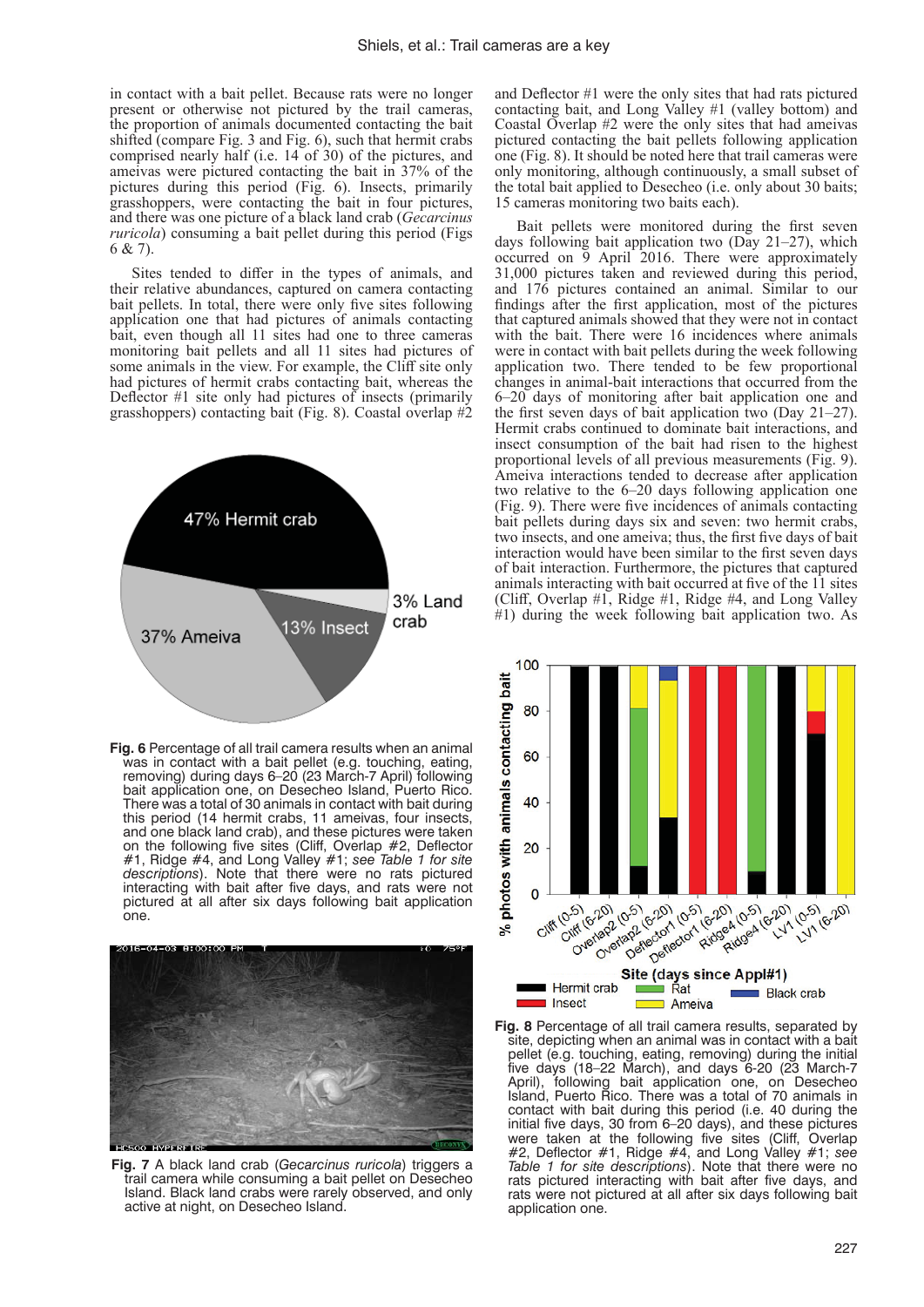with all previous pictures, hermit crabs and insects were observed consuming bait pellets, yet ameivas were not seen consuming bait.

# **DISCUSSION**

Trail camera usage during the 2016 rat eradication on Desecheo Island allowed us to quantify, in near "realtime" fashion, the proportional visitation, removal, and consumption of bait pellets, and the timing of such visitation, by target rats and non-target species. Such quantification of bait interactions allows for upscaling to whole habitats and an island-wide understanding of the risks to nontarget native species and the potential effectiveness of the eradication campaign at various timescales following initial bait application. Initially, most bait interactions involved rats, and the last rat documented by cameras was on the sixth day after initial bait application. Non-targets that consumed, removed, or otherwise contacted the bait pellets were numerous during the continuous 27 days of cameras monitoring bait pellets on Desecheo, and hermit crabs, ameiva lizards, and insects were the main non-target visitors to the bait pellets. Trail camera usage can therefore better inform rodent removal campaigns of potential animal exposure pathways and confirm target bait acceptance as they are occurring, and therefore should be considered for future rodent control and eradication operations.

Trail cameras revealed that bait was readily consumed by invasive rats on Desecheo during the 2016 rat eradication campaign. Results during the first five days following bait application, when averaged across all monitored habitats, revealed half of the bait that animals on Desecheo interacted (i.e. made contact) with was by rats, and these were most-likely bait consumption events. Without implementing trail cameras to monitor bait pellets, our sole indication that rats were consuming the bait would have not occurred until four days post-application when the first rats turned up dead (Shiels, et al.,  $2017a$ ). Live rats were rarely observed during the day prior to and following bait application, and bait was never observed being visited



**Fig. 9** Percentage of all trail camera results when an animal was in contact with a bait pellet (e.g. touching, eating, removing) during days 0–7 (9–16 April) following bait application two, on Desecheo Island, Puerto Rico. There was a total of 16 animals in contact with bait during this period (seven hermit crabs, three ameiva, six insects), and these pictures were taken at the following five sites (Cliff, Overlap  $#1$ , Ridge  $#1$ , Ridge  $#4$ , and Long Valley #1; *see Table 1 for site descriptions*).

by rats without the aid of trail cameras (Shiels, et al., 2017a). Furthermore, carcasses of rats may not always be found because of the expense to keep monitoring crews on the island for extended periods following bait application, rodents suffering from toxicosis often die belowground, and dead rats are quickly scavenged on many islands with a substantial land crab population (Pitt, et al., 2015). Although non-toxic bait uptake trials using biomarkers were performed prior to the 2012 rat eradication attempt on Desecheo (USFWS, 2011), trail cameras provided evidence during the 2016 rat eradication that rats were indeed consuming the bait.

If we use the trail camera findings to scale-up to the whole island, and assume that all pictures with rats contacting the bait resulted in the bait pellet being consumed by the rat, over half of the 5,325 kg of bait that was distributed across Desecheo in application one, and most (or all) of the 5,325 kg of bait in application two, was not consumed by rats. Furthermore,  $> 75\%$  of the bait applied to Desecheo was consumed by non-target species or did not result in animal consumption (i.e. the bait disintegrated into the soil or was consumed by the microbial community). Clearly, accounting for non-target bait consumption is a critical part of the best practices associated with initial determination of bait application rates for island-wide rat eradications (Pott, et al., 2015). For example, six- to eighttimes as much bait as the Brodifacoum 25W: Conservation parent label includes was applied to Palmyra Atoll, in the tropical Pacific, to account for the high density of land crab populations (Pitt, et al., 2015). Land crabs are a well-known non-target species that, like all other invertebrates, are not affected by the brodifacoum toxicant when they consume the bait, but they render the bait unavailable to target rodents (Cuthbert, et al., 2012). Our evidence from trail cameras during the Desecheo rat eradication demonstrates how common non-target bait interactions can be when rodenticides, such as brodifacoum bait pellets, are used for rodent removal. Furthermore, trail cameras revealed the importance of applying additional bait to Desecheo to account for non-targets, primarily hermit crabs, rendering the bait pellets unavailable to rats.

Substantial spatial variation of rat and non-target bait pellet interactions was present during the period following bait application on Desecheo, as bait interactions involving particular animal species tended to differ by habitat (Fig. 8). We must remind the reader that only a very small subset of the bait pellets applied to Desecheo were monitored with trail cameras, and there were far more appearances of animals in the camera view than there were animals that contacted the bait pellets. Additionally, several of the sites that had trail cameras continuously monitoring bait pellets did not have any rats that contacted the bait pellets. The spatial heterogeneity of rat and non-target events in various habitats also highlights the need for trail camera replication, and we feel that our sample size of 15 cameras is modest, and that substantially fewer cameras would be insufficient for an island of size and habitat heterogeneity like Desecheo. Additionally, we benefited from programmed interval-triggering for the cameras that supplemented motion-triggering because this helped capture insects and other small or slow-moving animals that would not trigger the cameras (Newey, et al., 2015). However, the trade-off of programmed interval-triggering, and 10 pictures per triggering, is the added human labour needed to view and analyse the large number of pictures.

Temporal variation of target rodent visitors to bait pellets can inform operational use of the rodenticide, and the trail cameras revealing an absence of rats after six days on Desecheo may suggest modifications to the operation plan to shorten the length of bait availability on the island. However, adjustments to operational plans are generally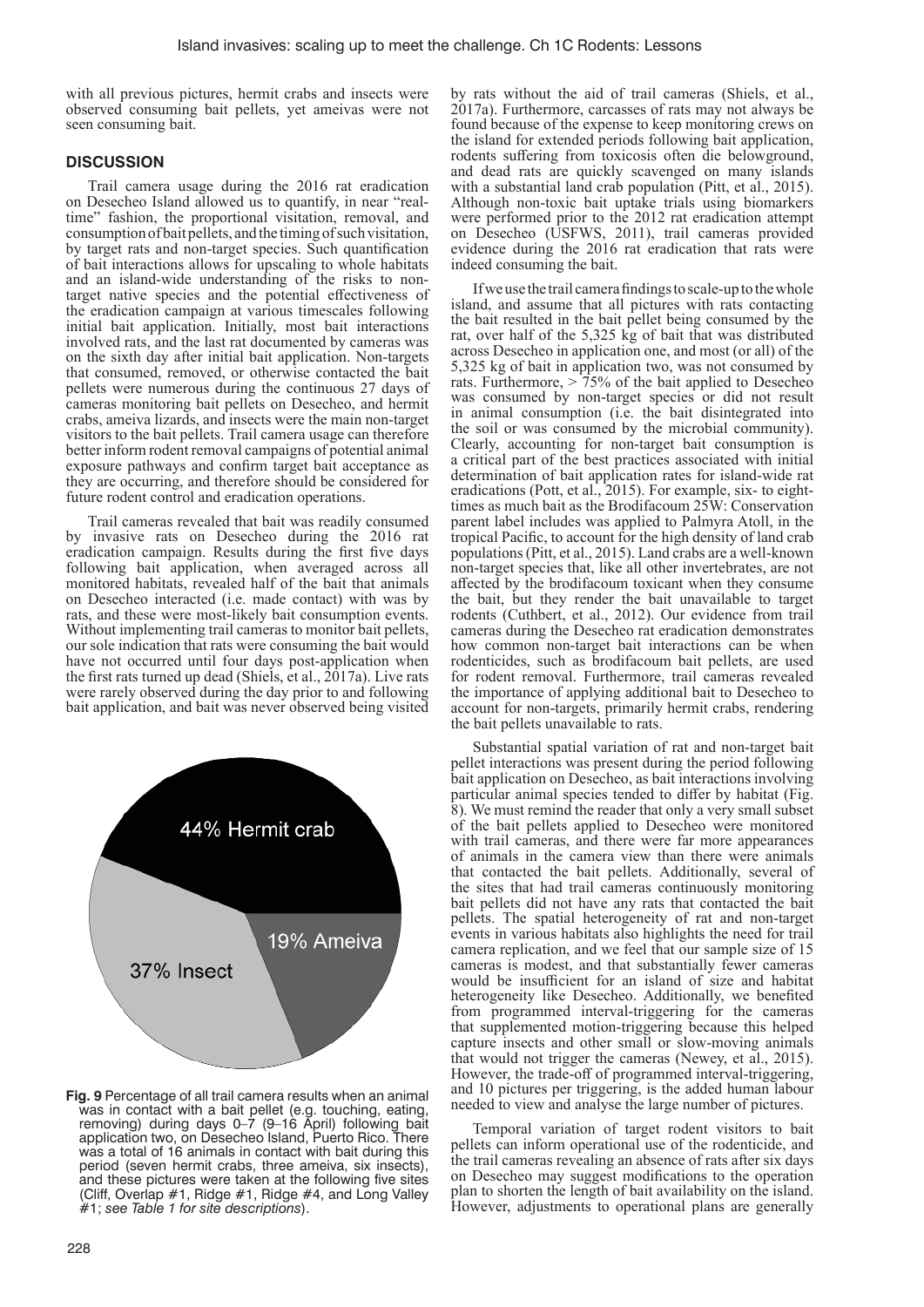made to be more conservative (i.e. more bait for longer periods) rather than less conservative.

Our concerns of primary brodifacoum bait exposure to the Desecheo endemic lizard community were abated by the trail camera results, as there was an absence of pictures where lizards were observed consuming bait despite their interactions with the pellets. Additionally, there were no population level impacts to the lizard community as observed by the mark-and-recapture work completed in 2012 (Herrera Giraldo, et al., 2019). Ameivas were the only lizard species that were pictured in contact with the bait pellets during our monitoring, and there was no evidence of bait consumption aside from a single lick of the bait pellet by one individual. Most events where ameivas contacted the bait were by brushing the tail or legs on the pellet when passing by. Ameivas, and the other lizard species on Desecheo, are primarily insectivorous, and are commonly seen foraging in the leaf litter for insects (Shiels, et al., 2017a). Based on brodifacoum residue analysis following bait application, all three endemic lizard species had detectable levels of brodifacoum in their livers or bodies (Shiels, et al., 2017a), and the trail cameras and general diets of these lizards support consumption of contaminated insects as the most-likely pathway for such brodifacoum exposure. Although we could not definitively conclude that insects pictured on the bait pellets were consuming them, at minimum they would have gained exposure to the bait through direct contact, which probably facilitated exposure to higher trophic level predators. We were surprised that birds, particularly pearly-eyed thrashers (*Margarops fuscatus*), were not pictured consuming bait pellets as the few birds collected for residue analysis had evidence of brodifacoum exposure (Shiels, et al., 2017a); however, their omnivorous diet that includes invertebrates and vertebrates (Wetmore, 1916) favours brodifacoum exposure through this secondary pathway.

Trail cameras are a cheaper method than residue analysis to document primary exposure of target and nontarget species during rodenticide campaigns. The USDA NWRC Chemistry Unit commonly charges between US\$150–US\$250 per sample for brodifacoum residue analysis, and this is a comparable fee to other laboratories. Additionally, brodifacoum residue analysis generally takes several weeks to complete. There is a wide price range in trail cameras, but some of the least expensive trail cameras can be purchased for <US\$100 per camera (e.g. see https:// www.amazon.com/). Inexpensive trail cameras are often adequate for most rodent removal campaigns because these cameras produce an image that is identifiable as a rat or a non-target (e.g. Bushnell brand from 2005 used in Shiels & Drake  $(2011)$ ; the reliability, quality of the image, and flexibility of the cameras in customising image quality, triggering frequency, and sensitivity are all factors that are generally better in the Reconyx Hyperfire cameras (US\$450–US\$550 for those used in our study; http://www.reconyx.com/product/Outdoor Series) than the less expensive alternatives (see Newey, et al. (2015) for a review). An important component that trail cameras cannot easily produce is evidence of secondary exposure of non-target species. One could, however, position rodent carcasses (or non-target carcasses of interest) on the ground such that trail cameras could document the scavengers of those carcasses. The potential brodifacoum exposure of local raptors is worrisome (e.g. Rueda, et al., 2006), and on Desecheo there are only a few resident kestrels, and several non-resident raptor visitors (several species of hawks), that would not be easily observable in their consumption of carcasses or any mortalities that may occur from rodenticide exposure on Desecheo.

Prior to rodenticide use, trail cameras can also help in surveying the potential target and non-target species at a site. Either singly or in combination with non-toxic bait uptake trials (Pott, et al., 2015), trail cameras can inexpensively help identify the potential animals without catching or harming them. Because rodenticide bait pellets are a mostly cereal-grain matrix, setting out 'home-made' mixtures or placing local fruits and seeds on the ground with monitoring cameras (*see* Shiels & Drake, 2011) may be a first step in determining some of the potential animal species that may visit rodenticide baits. This may be applicable for planning purposes, especially on isolated islands where visits to the island may be short or infrequent. Additionally, advanced trail camera technology now allows pictures to be checked remotely, via cellular transmission of the pictures to a cell phone or email account (Eason, et al., 2017).

Additional benefits of using trail cameras include assistance in the confirmation that the target rodent species is indeed the only rodent species on the island. Trail cameras producing high quality pictures, and multiple shots that can reveal multiple angles of the animal, allow for distinguishing features (e.g. tail length, ear size, body size) to be revealed and assessed. Furthermore, there are some occasions where rat-eradications have resulted in surprises such as house mouse populations 'suddenly present', or an explosion in their abundance, due to the mice being masked by the dominance of rats prior to rat eradication (Witmer, et al., 2007); trail cameras would be a viable method to document and act upon such surprises. Trail cameras may also be implemented to assess the particular prey (e.g. fruit and seed) that are most attractive or vulnerable to rodent predation (e.g. Shiels & Drake, 2011), and to document biological change after rodent removal by quantifying before and after native prey survival (e.g. Pender, et al., 2013). On Desecheo, there was a major caterpillar outbreak coinciding with rat removal (Shiels, et al., 2017b), and trail cameras could have been used to better document the development of the outbreak.

The use of trail cameras is an underutilised method of risk assessment for rodenticide use, particularly assessing primary rodenticide exposure that could be a substitute for, or an improvement upon, more expensive methods that require animal handling or sacrifice. Trail cameras can be placed across a variety of habitats, installed to monitor bait for extensive periods (days to months), and reliably record diurnal and nocturnal visitation of target and non-target animals while not substantially altering behaviours or harming resident animals. Trail cameras provide temporal and spatial information regarding the effectiveness of rodent removal, help inform the hazards of rodenticide use, and can be easily incorporated into rodent removal operations.

#### **ACKNOWLEDGEMENTS**

We are grateful for the multi-agency partnership (USFWS, IC, USDA, DNER, NZ pilot, AK mechanic) involved in the Desecheo rat eradication project of 2016. Field assistance was provided by Erick Bermúdez, Juan Carlos Alejandro, Ricardo Colón, Juan García-Cancel, Jorge Gutiérrez, Armando Feliciano, Claudia Lombard, Ricardo Albarracín, and José Luis Herrera-Giraldo.

## **REFERENCES**

Croll, D.A., Newton, K.M., McKown, M., Holmes, N., Williams, J.C., Young, H.S., Buckelew, S., Wolf, C.A., Howald, G., Bock, M.F., Curl, J.A. and Tershy, B.A. (2016). 'Passive recovery of an island bird community after rodent eradication'. *Biological Invasions* 18: 703–715.